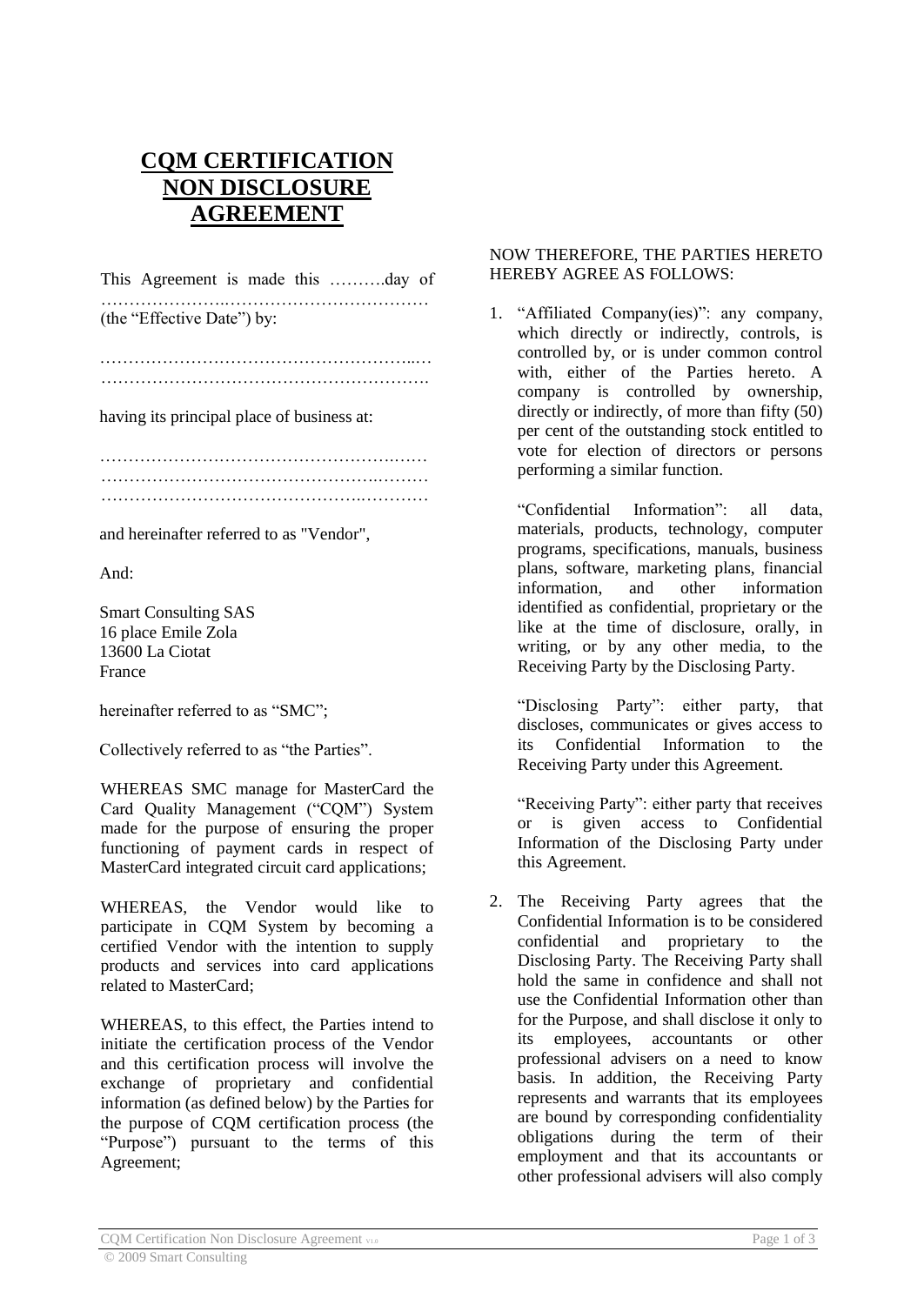with the confidentiality obligations comprised in this Agreement.

The Receiving Party may also transmit any Confidential Information to its Affiliated Companies on the condition that the Receiving Party takes all necessary steps to ensure that its Affiliated Companies comply with the confidentiality obligations of this Agreement.

When disclosed orally, Confidential Information will first be identified as confidential at the time of the oral disclosure, with subsequent confirmation in writing addressed to the Receiving Party within thirty (30) days after such disclosure referencing the date and specifically identifying the Confidential Information orally disclosed. All Confidential Information reduced to writing, as a result of such oral disclosure will also be clearly labelled as "CONFIDENTIAL" or in such other unequivocal manner so as to indicate its confidential nature.

3. The Receiving Party agrees that Confidential Information disclosed is and will remain the property of the Disclosing Party and undertakes not to copy or reproduce, mechanically or otherwise written or printed data included therein, without the express prior written authorization of the Disclosing Party.

Upon the written request of the Disclosing Party, the Receiving Party shall promptly return all Confidential Information to the Disclosing Party.

- 4. The obligations of confidentiality and restriction on use in sections 2 and 3 shall not apply if the Receiving Party can demonstrate that Confidential Information:
	- (a) was in the public domain prior to the Effective Date of this Agreement or subsequently came into the public domain through no fault of the Receiving Party; or
	- (b) was lawfully received by the Receiving Party from a third party free of any

obligation of confidence to such third party; or

- (c) was already in the lawful possession of the Receiving Party prior to receipt thereof, directly or indirectly, from the Disclosing Party; or
- (d) is required to be disclosed in a judicial or administrative proceeding, or as otherwise required to be disclosed by law, in any such case after all reasonable legal remedies for maintaining the Confidential Information in confidence have been exhausted including, but not limited to, giving the Disclosing Party as much advance notice of the possibility of such disclosure as practical so the Receiving Party may attempt to stop such disclosure or obtain a protective order concerning such disclosure; or
- (e) is subsequently and independently developed by the Receiving Party without reference and/or access to the Confidential Information.
- 5. This Agreement does not confer any right, license, interest or title in, to or under the Confidential Information to the Receiving Party. No licence is hereby granted to the Receiving Party under any patent, trademark, copyright, trade secret or other proprietary rights of the Disclosing Party. Title to the Confidential Information shall remain solely in the Disclosing Party. The Receiving Party also acknowledges that the Disclosing Party does not warrant the completeness or accuracy of the Confidential Information that may be disclosed.
- 6. In the event of any breach of this Agreement by the Receiving Party, the Disclosing Party or any third party to which it is contractually bound to maintain confidentiality shall be entitled to an injunction and to recover all damages, expenses and reasonable attorneys' fees incurred in connection with any legal action taken because of such a breach.